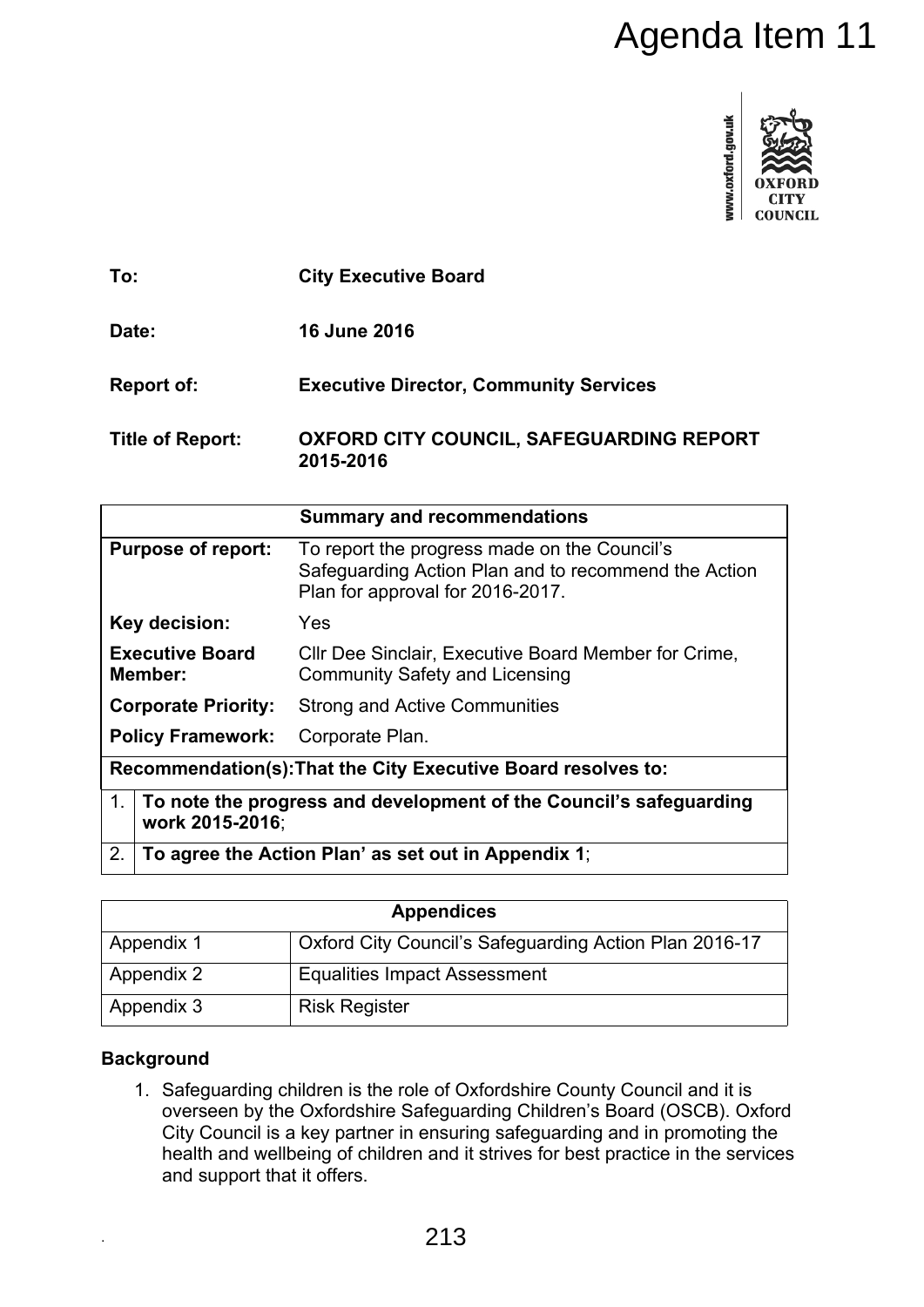- 2. The Council must demonstrate that it complies with the Oxfordshire Safeguarding Children Board's policies and procedures and an annual safeguarding review is undertaken to ensure that this happens. This year the review looked in depth at:
	- Senior management commitment to the importance of safeguarding and promoting children's welfare.
	- A clear statement of the agency's responsibility towards children is available to all staff.
	- A clear line of accountability within the organisation for work on safeguarding and promoting welfare.
	- Service development takes into account the need to safeguard and promote welfare and is informed, where appropriate, by the views of children & families.
	- Training on safeguarding & promoting the welfare of children for all staff working with or, depending on the agency's primary functions, in contact with children & families.
	- Safer recruitment procedures including vetting procedures and those for managing allegations are in place.
	- Effective inter-agency working to safeguard & promote the welfare of children.
	- Effective information sharing.
	- Safe transportation of children.
- 3. The Council has also extended this review to included safeguarding of adults at risk as well as children.
- 4. A full copy of the safeguarding review is available on the Oxford City Council Web site: https://www.oxford.gov.uk/info/20101/community\_safety/348/keeping\_people\_s afe
- 5. As a result of the safeguarding review, a Draft Action Plan 2016-17 has been developed for the City Council. This is provided in Appendix 1.

#### **Safeguarding Action Plan 2015-16: Areas of best practice and achievements**

6. The Council's 2014 -15 Safeguarding Review was considered as part of a peer review exercise in April 2016. The Council was awarded blue ratings in 5 of 7 areas. Blue ratings are awarded as evidence of best practice. In the remaining 2 areas, the Council received green ratings. There were no amber or red ratings. (Although we are waiting to receive this information in writing). Some examples of best practice are set out below.

# **Clear accountability**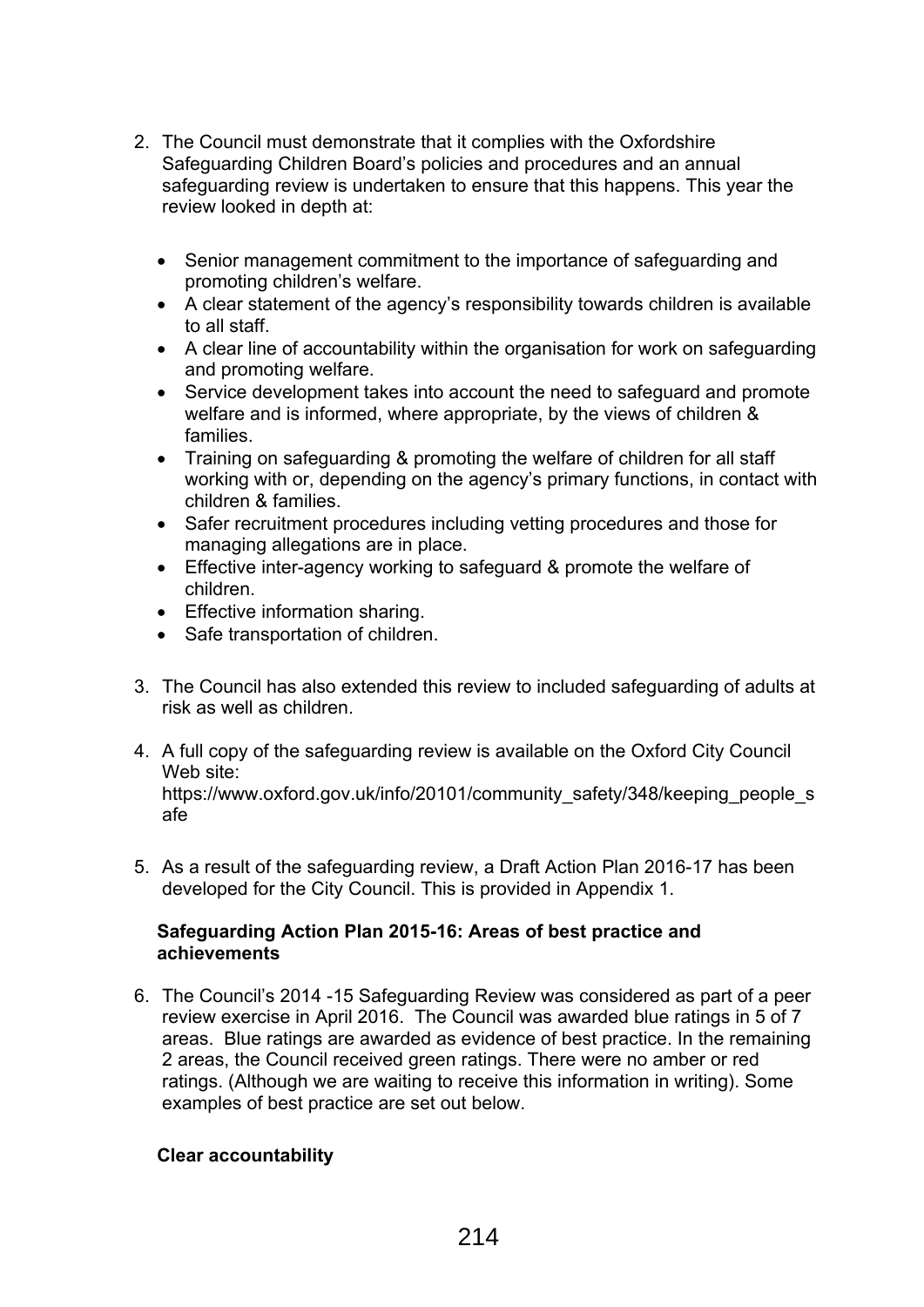7. The Council has clear and effective lines of accountability in place. It has a Safeguarding Officers Group which meets every three months to review progress and development of the Council's safeguarding work. This group includes representatives across all service areas. There are also quarterly review meetings with the City's portfolio holder and the Chief Executive.

#### **Services which support safeguarding and the promotion of health and well being**

- 8. The Council provides a wide range of services which help to safeguard children and promote their health and wellbeing. City Council officers take a lead on the Oxford Community Safety Partnership's action plans for human trafficking, CSE, sex working, sexual abuse, domestic abuse, Preventing extremism, FGM and honour-based violence.
- 9. Some services directly contribute both to care plans for children and to early help and intervention work, such as the:
	- Housing Sustainability Team
	- Domestic Abuse, Drug, Human Trafficking and Child Sexual Exploitation work
	- Positive Futures Programme
- 10.The Council also works with the County Council's Occupational Therapists to help children and adults at risk to access disabled facilities grants. There are also other funding streams available such as the affordable warmth programme, flexible home loan and essential repairs grants.

#### **Working within communities**

- 11.The Council, along with the Thames Valley Police, is having discussions with the City's various language schools around the schools' safeguarding responsibilities.
- 12.The Council has a number of teams which have a role in identifying, preventing, and disrupting various types of exploitation: Community Safety, Customer Services, Direct Services, Environmental Health, Housing, Licensing (taxis, HMOs), Parks & Leisure, Waste & Recycling. Front line staff in all these teams have been trained to be aware of their safeguarding responsibilities and are supported when either raising concerns or making referrals.
- 13.The Council is working jointly with the Thames Valley Police in running a version of the 'Say Something If You See Something' scheme for hotels and guesthouses.
- 14.Working with communities will remain a priority in the action plan for 2016- 17.

#### **Working with the other Oxfordshire District Councils**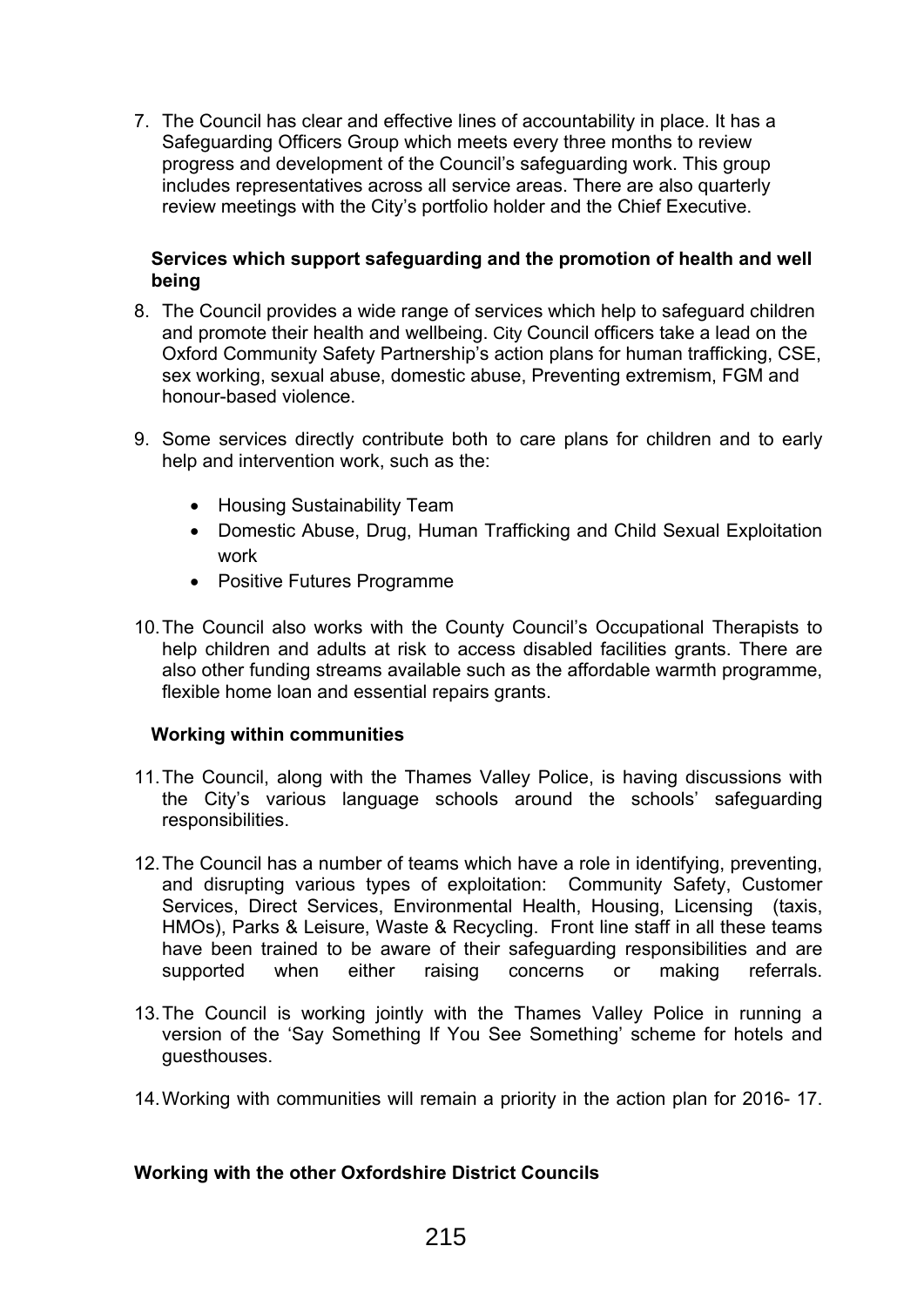- 15.The Council is keen to develop and share best practice in safeguarding with other district councils in Oxfordshire**.** The Council attends and participates in a number of meetings on behalf of the other Oxfordshire district councils including the quarterly Performance and Quality Assurance meetings run by the OSCB and OSAB and the training sub groups.
- 16. The Council has been leading on the development of a Single Framework for Taxi Licencing, which includes all the district councils and the county council. The Framework includes standard training for all taxi drivers in the county and better training information sharing across authorities. The Framework has been agreed and is now being implemented. The Council will be monitoring the impact of improved information sharing.

## **Extensive and comprehensive training programme**

- 17.The City Council has developed a comprehensive range of training. This includes safeguarding awareness training being provided as a part of the compulsory Conduct training for all new councillors.
- 18.Every member of staff has been assessed for the safeguarding training required for their particular role. An annual programme of training is developed to address any identified training needs. The completion of this training is tracked by HR using the City Council's internal IT system ('iTrent').
- 19.Training is also provided to particular teams including anti-social behaviour, community safety and housing. Examples of this include: sexual exploitation, domestic violence, human trafficking, mental health. There has also been Prevent (i.e. anti-radicalisation) training for Council officers and councillors. Further training needs have recently been identified relating to safeguarding offenders/perpetrators and the emerging issue of young carers.

# **Measuring the impact of training**

- 20.As part of its annual safeguarding review, an online questionnaire was circulated to all staff who had been identified as requiring safeguarding training as part of their role. There were over 150 responses to this questionnaire. The results indicate that 100% of staff know how to report safeguarding concerns to either a line manager, safeguarding officer or the MASH, and 97% are aware of the procedures to use when raising a safeguarding concern. 85% of staff are either quite confident or very confident in raising a safeguarding concern. 70% know the name of at least one of the Council's four Designated Safeguarding **Officers**
- 21.Of those responding, 93% had completed training in the past 3 years, with 50% having completed training in the past 12 months. Of the 7% who have not completed training, 4% were booked in to complete their first safeguarding training at the time the questionnaire was administered.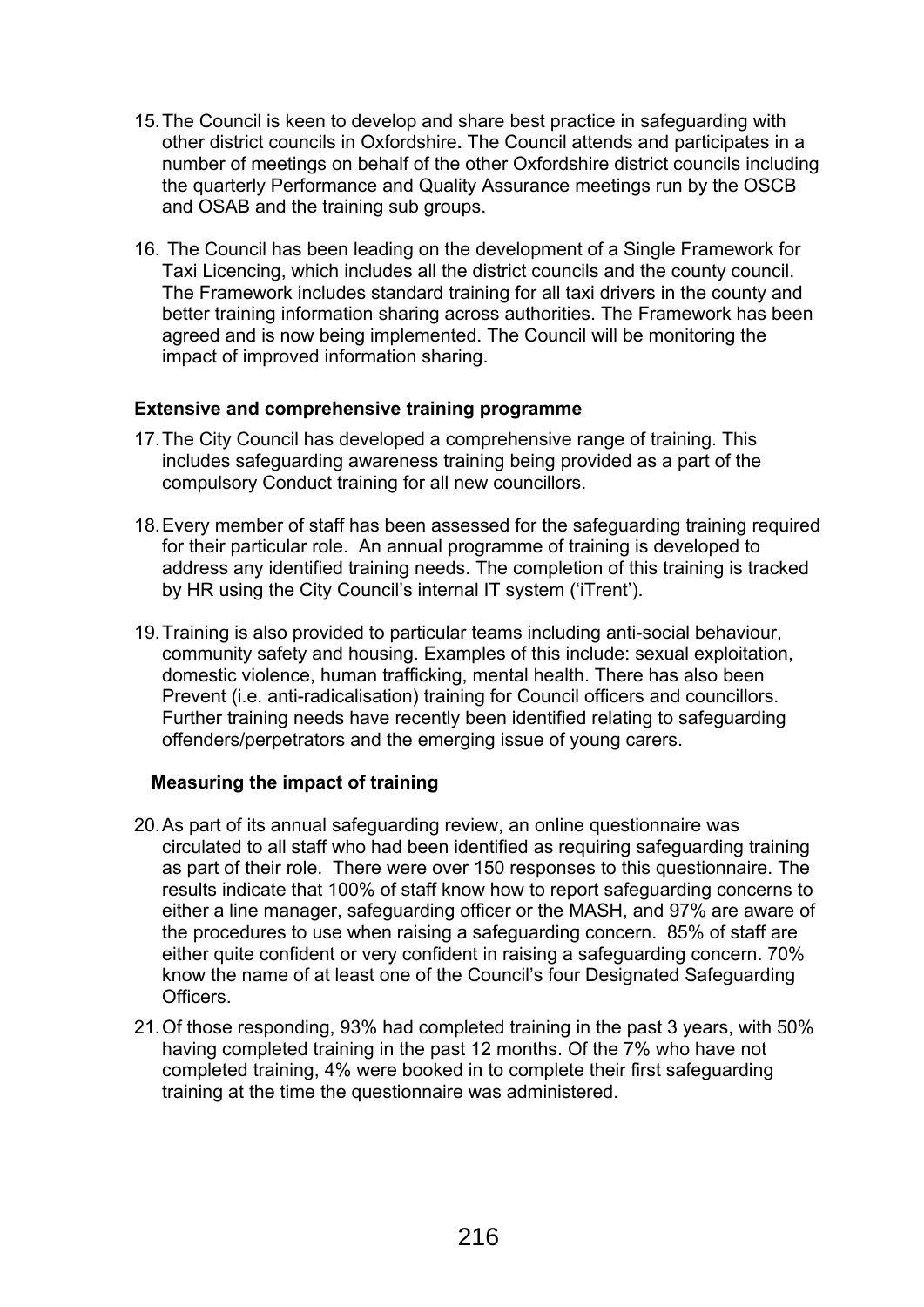## **Information sharing**

- 22.The Council chairs the Oxford Community Safety Partnership and is represented on the Oxfordshire Safeguarding Boards and the Children's Trust Board. The Council is also represented on the OSCB and OSAB Executive Boards. This ensures that there are clear links and information sharing across the boards
- 23.The Council fully cooperates with all OSCB serious case reviews, providing information where relevant and attending review meetings when required. The Council has also participated and led on Domestic Homicide Reviews.
- 24.The Council continues to review the types of prevalence of exploitation across the City through the Oxford Community Safety Partnership which meets quarterly. The Oxford Community Safety Partnership has a multi-agency risk assessment and action plan for each area of identified significant risk in the city.

## **Receiving feedback and escalating concerns**

25.A going issue has been the need to ensure that there are clear processes for escalating concerns and receiving feedback on actions that have been taken. As a result the Council now keep a central record of all concerns raised. There is a review every three months of where feedback has been received and where escalation has been required. However, this is still a relatively new process and requires to be further embedded. As a result this remains a priority for improvement and action in 2016-17.

# **Priorities to focus on in 2016-17**

- 26.There is a need for ongoing vigilance and to further develop and embed safeguarding services. The Action Plan for 2016-17 recognises the need to:
	- Regularly review safeguarding policy and procedures, training requirements and materials.
	- Continually improve our response to new and emerging priorities.
	- Remain vigilant to reports of CSE and other forms of exploitation.
	- Recognise the importance of all service areas in preventing and disrupting CSE and other forms of exploitation.
	- Ensure proactive and routine information and intelligence sharing and joint operations to combat CSE and other forms of exploitation
	- Ensure that there are effective escalation processes in place
	- Engage with communities to raise awareness, change perceptions and challenge behaviours

# **Financial Implications**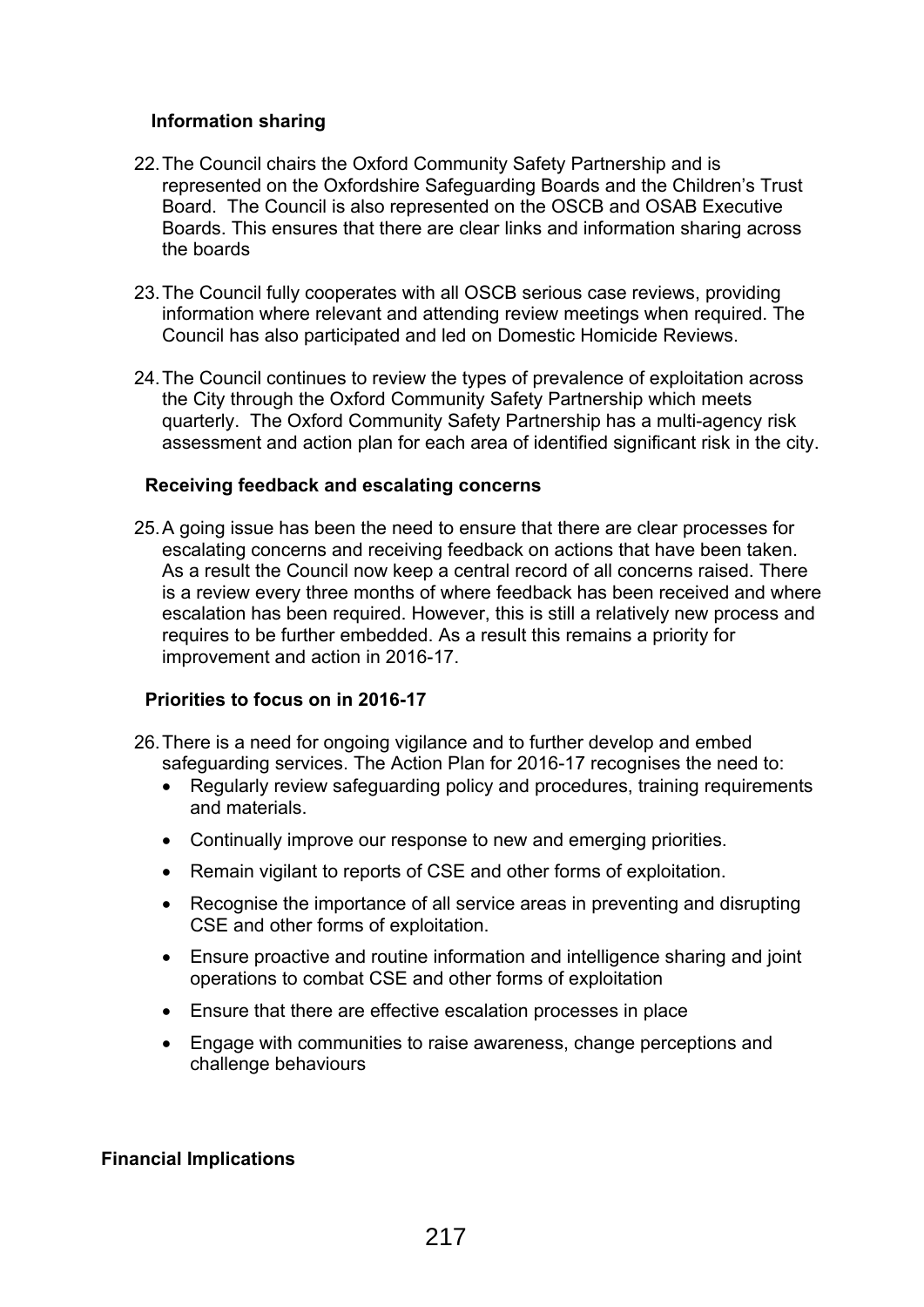- 27.There are no immediate financial implications related to the Safeguarding Action Plan 2016-17.
- 28.In its 2016/17 budget process, the Council agreed to invest in a part time Safeguarding Policy Officer position to support the Council's work around safeguarding children and vulnerable adults and support the safeguarding review process. This work was initially being carried out by the Safeguarding Coordinator on a fixed contract which comes to an end in May 2016. The Council has agreed that this role will continue as a permanent post on 3 days per week.
- 29.The Council makes a £20,000 annual contribution to the joint running costs of the OSCB and OSAB.

## **Legal implications**

- 30.Section 11 of the Children Act 2004 places duties on a range of organisations and individuals to ensure their functions, and any services that they contract out to others, are discharged having regard to the need to safeguard and promote the welfare of children. Oxford City Council is one of the organisations to which the requirements in Section 11 apply.
- 31.Working Together 2015 (the statutory guidance) elaborates further:

Organisations should have in place arrangements that reflect the importance of safeguarding and promoting the welfare of children, including

- A clear line of accountability for the commissioning and/or provision of services
- Senior board level lead to take leadership responsibility for the organisation's safeguarding arrangements
- A culture of listening to children and taking account of their wishes and feelings, both in individual decisions and the development of services
- Clear whistleblowing procedures and a culture that enables issues about safeguarding and promoting the welfare of children to be addressed
- Arrangements which set out clearly the processes for sharing information, with other professionals and with the Local Safeguarding Children Board (LSCB)
- A designated professional lead for safeguarding
- Safe recruitment practices for individuals whom the organisation will permit to work regularly with children
- Policies on when to obtain a criminal record check
- Appropriate supervision and support for staff, including undertaking safeguarding training
- 32.The OSCB is the relevant LSCB for the City Council and is responsible for evaluating the degree to which each partner organisation fulfils its responsibilities under Section 11.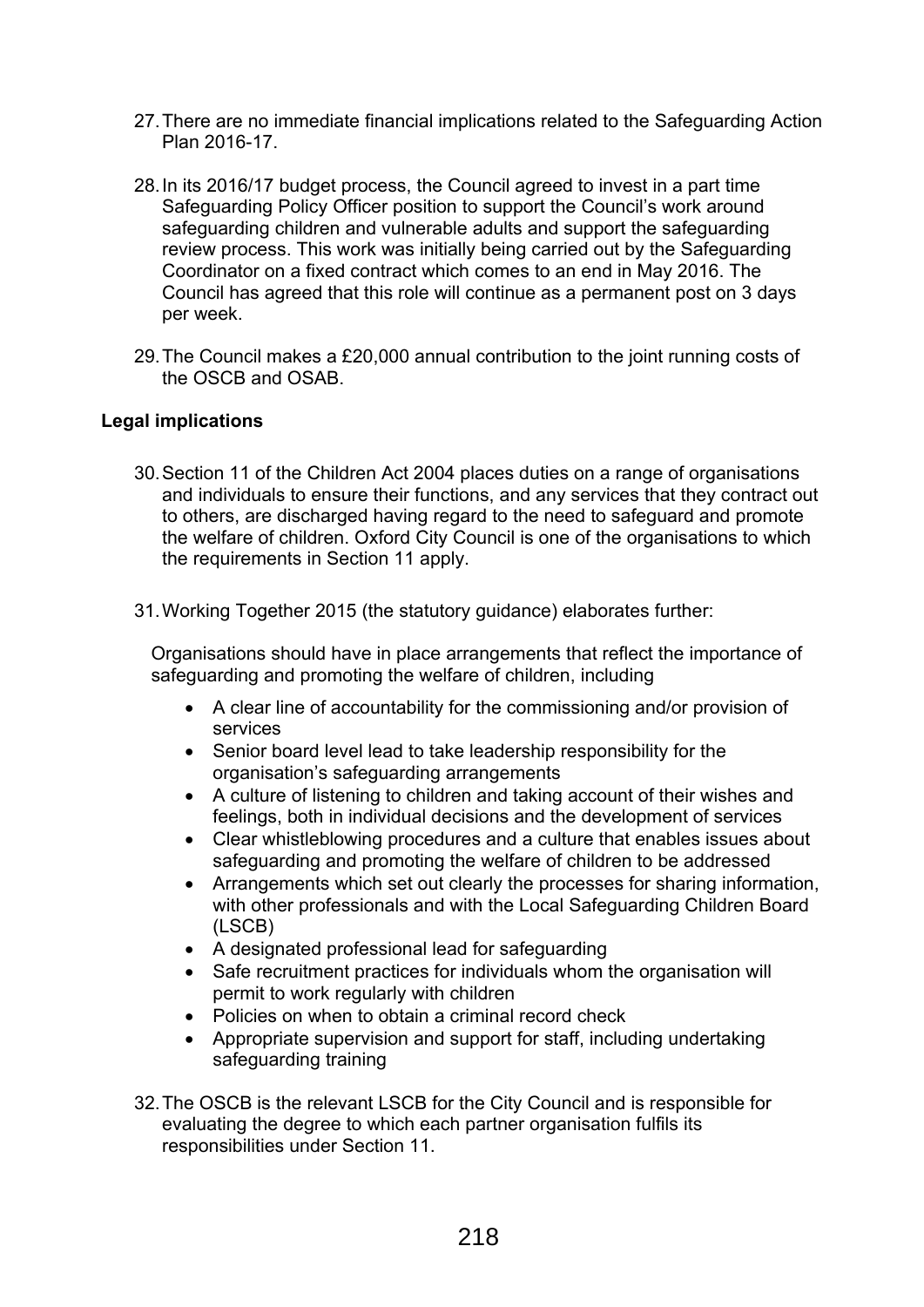- 33.With regard to adults at risk, the Care Act 2014 imposes duties on local authorities, including district councils. The over-arching duty in the 2014 Act is to promote an individual's well-being. As a 'relevant partner' of the County, the City Council is under a duty to co-operate and share information when required.
- 34.The City Council is required (under section 7) to share information when the County suspects that an adult in its area:
	- Has needs for care and support;
	- Is experiencing, or at risk of, abuse or neglect and
	- As a result of those needs is unable to protect himself/herself against the abuse or neglect or the risk of it. (section 42).
- 35.The City Council is also required (under section 45) to share information with the Oxfordshire Safeguarding Adults Board (OSAB) to enable or assist OSAB to exercise its safeguarding function in relation to vulnerable adults.
- 36.The duty to share information is not an unqualified one. The City Council must cooperate with any enquiries relating to adult safeguarding except when it considers that doing so:
	- would be incompatible with its own duties, or
	- would otherwise have an adverse effect on the exercise of its function.
- 37.Oxford City Council has its own duties under the Data Protection Act 1998, which includes the principles that :
	- Personal data shall be obtained only for one or more specified and lawful purposes and shall not be further processed in any manner incompatible with that purpose or those purposes;
	- Personal data shall be adequate, relevant and not excessive in relation to the purpose or purposes for which they are processed. (Schedule 1).

# **Climate change/environmental impact**

38.There are no climate change or environmental impact issues related to this report.

# **Risks**

39.Oxford City Council will have to decide which of the information we hold is likely to be relevant to safeguarding and be careful not to provide anything more than what is required. This means that requests for such information should be considered carefully, balancing information sharing and data protection duties.